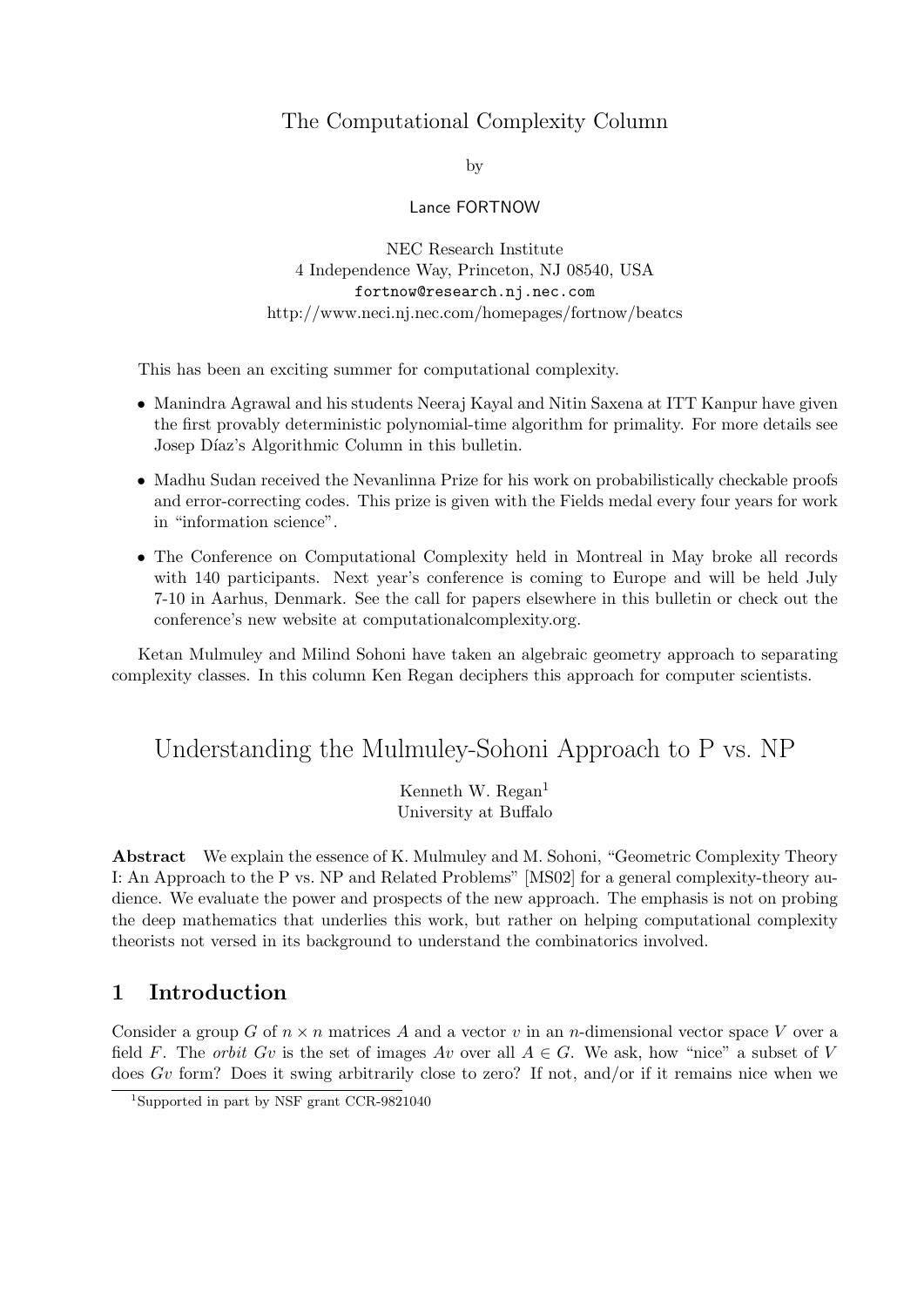replace V by the *projective space* V<sup>\*</sup>—then one says that the action of G on v is *stable*. We can ask similar questions for other kinds of group actions  $\alpha : G \times V \to V$  besides  $A, v \mapsto Av$ , including cases where the dimension of  $V$  is much larger than  $n$ .

Stability is informally a notion of not being "chaotic," and has developed into a major branch of algebraic geometry under the guiding influence of D.A. Mumford among others. Ketan Mulmuley and Milind Sohoni [MS02] observe that many questions about complexity classes can be re-cast as questions about the nature of group actions on certain vectors in certain spaces that encode problems in these classes. This survey explains their framework from a lay point of view, and attempts to evaluate whether this approach truly adds new power to attacks on the P. vs. NP question.

# 2 Key geometric and algebraic concepts

First we need to define "nice." Given a field  $F$ , take  $V$  to be the finite-dimensional vector space  $F<sup>n</sup>$ . Also write  $F[x_1, \ldots, x_n]$  for the *ring* of polynomials in *n* variables with coefficients in *F*. The solution space S of a finite set of polynomial equations  $p_1(x_1, \ldots, x_n) = 0, \ldots, p_s(x_1, \ldots, x_n) = 0$  is then a subset of  $V$ , and we call  $S$  a *basic closed set*. Finite unions and arbitrary intersections of basic closed sets form the *closed sets* of the Zariski topology on V. Their complements are Zariski*open.* Proper  $Z(\text{ariski})$ -closed subsets of V are "nice" *algebraic sets.* Less nice are subsets that are open, or are the intersection of a closed set and an open set—these are called locally closed. Finite unions of locally-closed sets are the same as all finite Boolean combinations of closed sets—these are called constructible sets.

Every Z-closed set is closed in the familiar "Euclidean" topology, but not conversely, because every Z-closed set other than V itself is at most  $(n-1)$ -dimensional. Thus every Z-closed set other than  $V$  has measure zero on  $V$ , and being Z-open gives a particularly strong notion of "almost" everywhere." Just as in the Euclidean topology, every set  $R \subseteq V$  has a *closure* R in the Zariski topology, defined to be the intersection of all Z-closed sets that contain R. It is also definable as  $\bar{R} = \mathcal{V}(\mathcal{I}(R))$ , where  $\mathcal{I}(R)$  is the set of all n-ary polynomials that vanish on R, and  $\mathcal{V}(\mathcal{I})$  means the set of common zeroes of those polynomials. Here  $\mathcal{I} = \mathcal{I}(R)$  forms an *ideal*, meaning that for all  $p, q \in \mathcal{I}$  and arbitrary polynomial  $\alpha$ ,  $\alpha p + q \in \mathcal{I}$ . Not all ideals have the form  $\mathcal{I}(R)$  for some R—those that do are *radical*, meaning that whenever some power  $p^e$  of a polynomial p belongs to  $I$ , p itself belongs to  $I$ . Hilbert's Nullstellensatz says that if the field F is algebraically closed, then there is a 1-1 correspondence between Z-closed subsets of V and radical ideals in  $F[x_1, \ldots, x_n]$ . Every ideal of polynomials I is *finitely generated*, meaning that there exist  $p_1, \ldots, p_s \in \mathcal{I}$  such that I comprises all the "algebraic consequences"  $\alpha_1 p_1 + \ldots + \alpha_s p_s$  over all polynomials  $\alpha_1, \ldots, \alpha_s$  of the equations  $p_i$ . The Nullstellensatz implies that the equations are unsolvable over the algebraically closed field iff 1 is a consequence. The Z-closure of an arbitrary point set R may balloon out a lot further than its Euclidean closure—for instance, any "open ball" (of full dimension) in the Euclidean topology closes out to all of  $V$  in the Zariski topology.

The Zariski topology may also be defined on projective space, and there it has an important special-case connection with the familiar topology. Define  $P(V)$  to be the space of equivalence classes of V under scalar multiplication—i.e., of one-dimensional linear subspaces. This is the projective space associated to V. If each polynomial  $p_i$  in  $\{p_1, \ldots, p_s\}$  is homogeneous, meaning that all its monomials in unfactored form have the same degree  $d_i$  (which can be different for different i), then their solution space S is invariant under scalar multiples. Thus S becomes a subset of projective space (ignoring the zero vector), and is a closed set in the Zariski topology on  $P(V)$ . The Z-closure of an arbitrary  $R \subseteq P(V)$  is defined analogously. The key fact is that when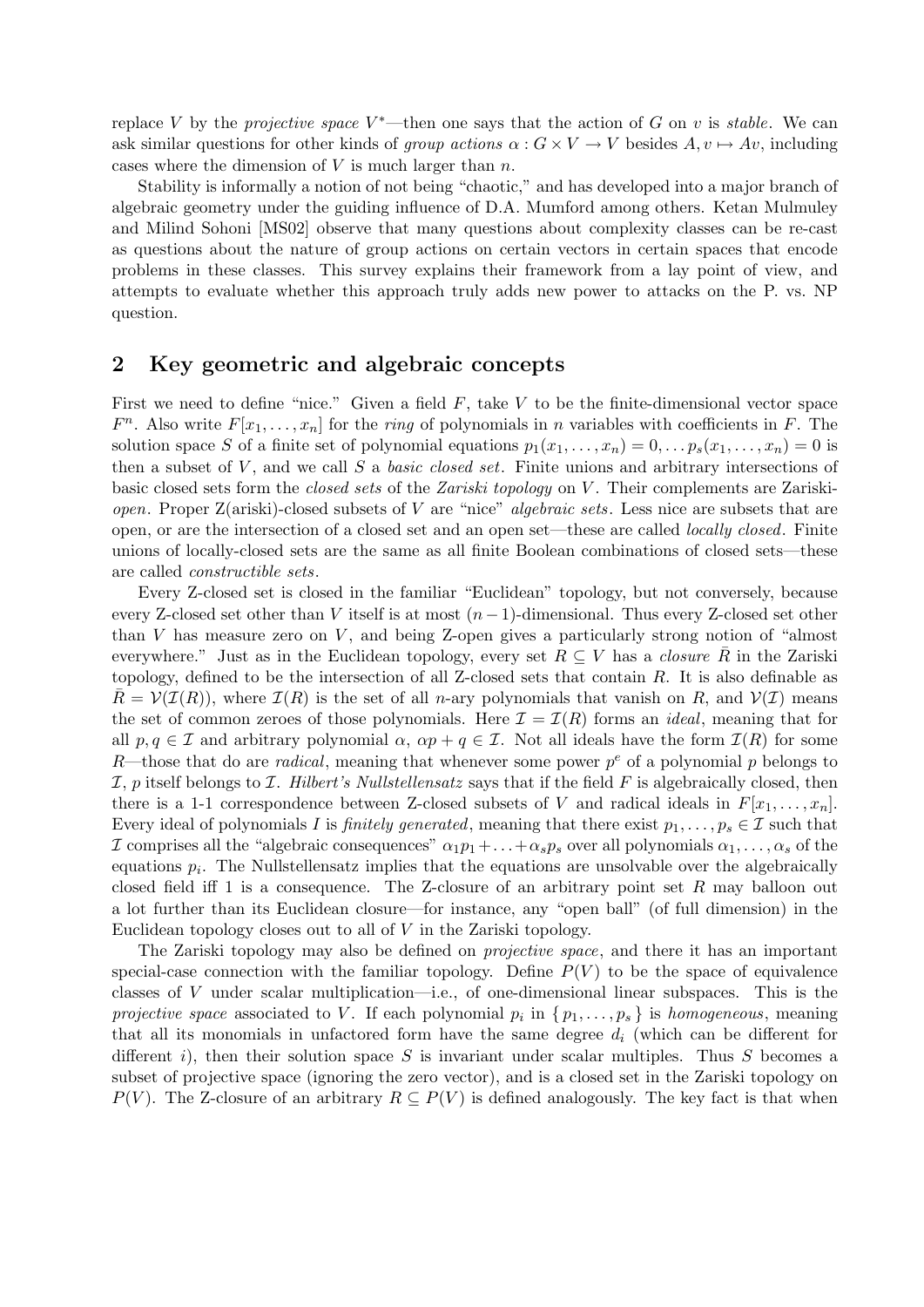V is a vector space over an algebraically closed field, and S is a *constructible* subset of  $P(V)$ , the Z-closure of S coincides with its classical closure (see [Mum76]).

### 2.1 Group actions

A group action of a group G on a set S is a mapping  $\alpha : G \times S \to S$  that converts group multiplication into composition: for all  $q, h \in G$  and  $u \in S$ ,  $\alpha(qh, u) = \alpha(q, \alpha(h, u))$ . If e is the identity of G, it is customary—but not always necessary—to stipulate that  $\alpha(e, u) = u$  for all u. The canonical example is when  $S = V = \mathbb{C}^n$  and G is a group of complex  $n \times n$  matrices A, with  $\alpha(A, u) = Au$ . Then  $\alpha(AB, u) = ABu$  since multiplication is associative. Another action is  $\alpha'(A, u) = AuA^{-1}$ ; note that  $\alpha'(AB, u) = (AB)u(AB)^{-1} = ABuB^{-1}A = \alpha'(A, \alpha'(B, u))$ . This is subsumed by the action of the product group  $G' = G \times G$  given by  $\alpha_2((A, B), u) = AuB^{-1}$ .

Where the action referred to is clear, it is written simply with product notation, namely  $q \cdot u$  in place of  $\alpha(q, u)$ . The action is said to "give S the structure of a G-module."

The action used most critically by Mulmuley and Sohoni takes  $G$  to be a group of invertible  $m \times m$  matrices B and h to be an m-variable polynomial that is homogeneous of some degree  $d \leq m$ . Such h belong to the vector space  $\mathcal{V}_d$  over **C** of dimension  $D = \begin{pmatrix} m+d-1 \\ d \end{pmatrix}$ , with basis given by the set of monomials of degree d. The action is  $\alpha_G(B, h) = h'$ , where h' is defined for all  $v \in \mathbb{C}^m$  by  $h'(v) = h(vB^{-1})$ . Again, if C then sends  $h'$  to  $h'' = \lambda w.h'(wC^{-1})$ , then for all v,  $h''(v) = h(vC^{-1}B^{-1}),$  which is where BC sends h.

**Definition 2.1** (see discussions in [MS02]). A polynomial h is *stable* under the G action if the orbit Gh in  $V$  is Z-closed, and *semi-stable* if the Z-closure of the orbit Gh in  $V$  does not contain the zero polynomial. Otherwise it is unstable or nilpotent. The set of unstable polynomials is the null cone of V.

These attributes are unchanged on multiplying h by any scalar, so they can also be applied to points in the projective space  $P(V)$ .

Orbits in affine space are always locally closed (see section 8.3 in the text [Hum81]), and hence constructible, but need not be closed. The boundary of the orbit, namely its Z-closure minus the orbit, is also preserved by  $G$ , so it is a union of orbits. Since in projective space this is the same as the classical boundary, it is lower-dimensional than the original orbit, so all orbits in the union are lower-dimensional. Iterating this reason yields the existence of orbits of minimum dimension in these boundaries that themselves are closed, so stable points always exist.

Not to be confused with "stable" are the following key concepts. The isotropy subgroup of a vector  $v \in V$  under a given action by a group G is defined by  $G_v = \{ g \in G : gv = v \}.$  This is the subgroup of elements whose action leaves v fixed. The orbit is then the singleton  $\{v\}$ , which is closed, so such  $v$  are stable. The *stabilizer* of a vector subspace  $W$  of  $V$  is given by  $G_W = \{ g \in G : (\forall w \in W) \text{ } g w \in W \}.$  The isotropy subgroup  $G_w$  is also called the "stabilizer" of w, but we try to minimize the usage of "stable..." and prefer to say w is fixed by  $G_w$ . Note that stabilizing W is weaker than fixing every  $w \in W$ , when we say W is *pointwise fixed*.

**Example 2.1.** This expands "5.3.1 Example 2" in [MS02], itself ascribed to [PV91]. Let  $V = \mathbb{C}^4$ be thought of as the space of homogeneous polynomials of degree 3 via coefficients of the four basic monomials  $x^3, x^2y, xy^2, y^3$ . Take  $G = SL_2(\mathbb{C}), f = x^2y$ , and  $g = x^3 + y^3$ . Then f is identified with  $(0, 1, 0, 0)$ , and g with  $(1, 0, 0, 1)$ . Take  $\overline{A} = \begin{pmatrix} a & c \\ b & d \end{pmatrix}^{-1}$ , so that the action  $A \cdot f = \lambda x \cdot f(xA^{-1})$  gives  $A \cdot f = f(ax + by, cx + dy) = (ax + by)^2(cx + dy)$  and  $A \cdot g = (ax + by)^3 + (cx + dy)^3$ . Then subject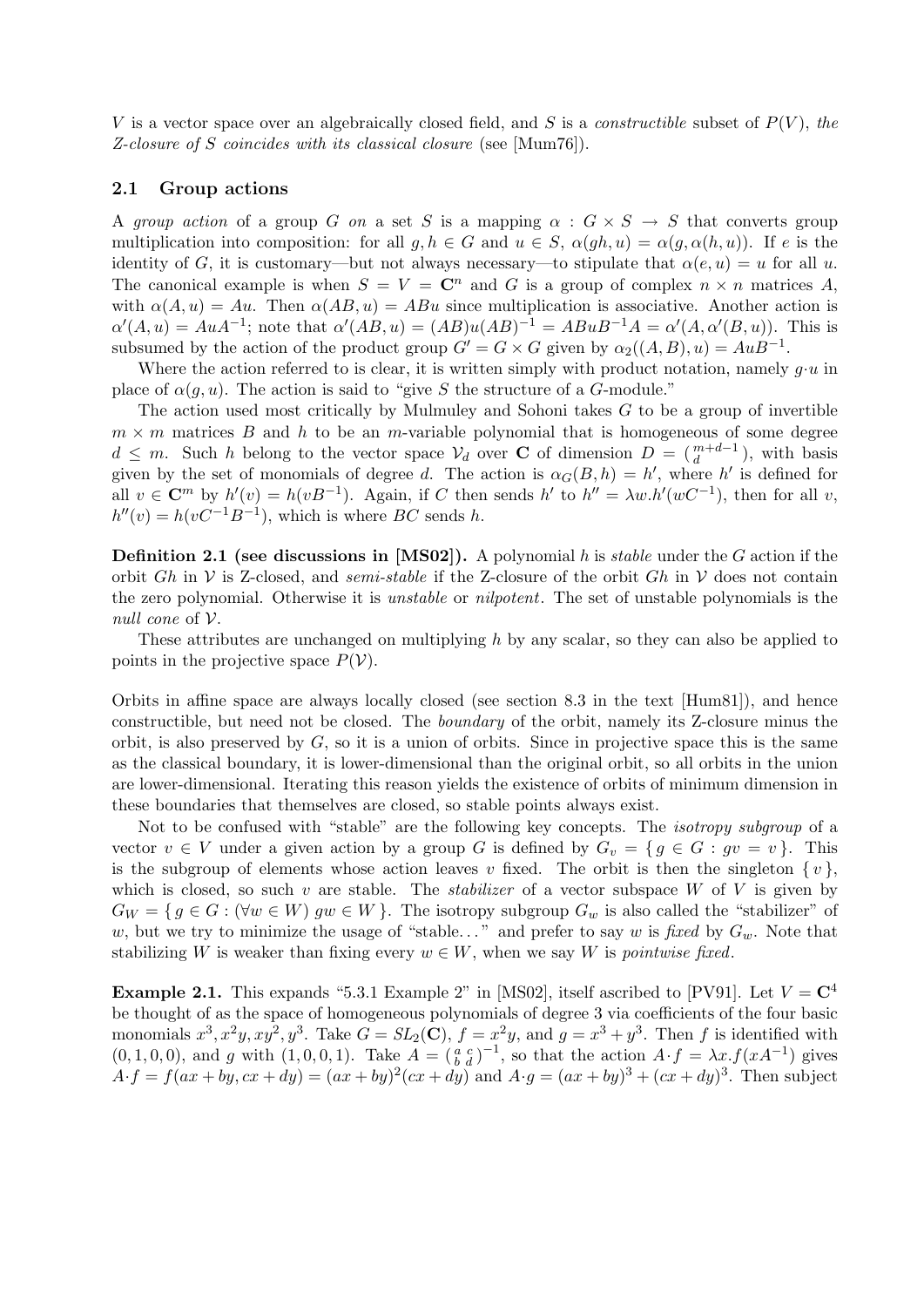to  $ad - bc = 1$ , the orbits of f and g are:

$$
Gf = \{ (a^2c, 2abc + a^2d, 2abd + b^2c, bd^2) : ad - bc = 1 \}
$$
  
\n
$$
Gg = \{ (a^3 + c^3, 3a^2b + 3c^2d, 3ab^2 + 3cd^2, b^3 + d^3) : ad - bc = 1 \}
$$

To determine the isotropy subgroup  $G_f$  for the action on V, we solve  $a^2c = 0$ ,  $2abc + a^2d = 1$ ,  $2abd + b^2c = 0$ , and  $b^2d = 0$ , together with  $ad - bc = 1$ . We cannot have  $a = 0$  by the second equation, so  $c = 0$ , and then by  $ad - bc = 1$  we cannot have  $d = 0$  either. So  $b = 0$  and we are left to solve  $a^2d = 1$  and  $ad = 1$ . This forces  $a = d = 1$ , so we get the identity matrix only, meaning that  $G_f$  on V is trivial. However, if we work in  $P(V)$ , then the second equation becomes  $2abc+a^2d=m$ for a general nonzero multiplier m, and then we're left to solve  $a^2d = m$  and  $ad = 1$ . This is solved by  $a = m, d = 1/m$ , giving us a one-dimensional isotropy subgroup of diagonal matrices. Since  $P(V)$  is 3-dimensional, this implies that the orbit  $Gf$  is two-dimensional.

For  $G_g$  in V, we solve  $a^3 + c^3 = 1$ ,  $a^2b + c^2d = 0$ ,  $ab^2 + cd^2 = 0$ , and  $b^3 + d^3 = 1$ , together with  $ad-bc=1$ . If  $a=0$ , then we get  $c^3=1$  and  $c^2d=0$ , so  $d=0$  and we're left with  $bc=-1$ ,  $c^3=1$ , and  $b^3 = 1$ . This is impossible because no two of the cube roots of unity multiply to  $-1$ . So  $a \neq 0$ , and symmetrically,  $d \neq 0$ . Thus we can divide by a to get  $b = -c^2 d/a^2$ , and then  $ab^2 = -cd^2$ simplifies to  $c^4/a^3 = -c$ . If  $c \neq 0$ , this gives  $c^3/a^3 = -1$ , but that contradicts  $a^3 + c^3 = 1$ . So  $c = 0$ , and symmetrically,  $b = 0$ . This leaves  $a^3 = 1$ ,  $d^3 = 1$ , and  $ad = 1$ , so  $G_g$  is the finite set  $\left(\begin{smallmatrix} \omega & 0 \\ 0 & \overline{\omega} \end{smallmatrix}\right)$  over the three cube roots  $\omega$  of unity. Thus  $G_g$  is finite.

Now we can show that no multiple  $mf$  of f lies in the orbit  $Gg$ . Here we try to solve  $a^3+c^3=0$ ,  $a^2b + c^2d = m$ ,  $ab^2 + cd^2 = 0$ ,  $b^3 + d^3 = 0$ , and  $ad - bc = 1$ . If  $d = 0$  then  $b = 0$  and  $ad - bc = 1$ is impossible; thus we can divide by d. Substituting  $a = (1 + bc)/d$  in the third equation and multiplying through by d gives  $b^2 + b^3c + cd^3 = 0$ . But since  $b^3 + d^3 = 0$  this gives  $b = 0$  and  $d = 0$ , sending us back to the impasse. Thus without even considering the equation with  $m$  we cannot solve this. However, we can come within any desired  $\epsilon > 0$  of f in each coefficient. Take  $d = 0$ ,  $b = \epsilon$ ,  $a = 1/\epsilon$ , and  $c = -1/\epsilon$ . Then

$$
Ag = (0, 3/\epsilon, 3\epsilon, \epsilon^3).
$$

Thus the multiple  $(3/\epsilon)f$  of f lies within  $\epsilon$  of the orbit, so in projective space, f lies within the Z-closure of the orbit. The fact that progressively higher multiples of f are needed in affine space is typical.

A simple example of isotropy is to note that symmetric polynomials are fixed under permutations of the variables, i.e. by permutation matrices applied to the argument variables. For another example, note that when A and B are invertible  $n \times n$  matrices of equal determinant, and Y is an  $n \times n$  matrix of variables, the action  $Y \mapsto AYB^{-1}$  preserves the determinant, since  $\det(AYB^{-1}) =$  $\det(A)\det(Y)/\det(B) = \det(Y)$ . This linear transformation of Y can be expressed as a matrix  $S_{A,B}$ of size  $n^2 \times n^2$  applied to Y unrolled as a vector. This matrix has  $\det(S_{A,B}) = 1$ , so  $S_{A,B} \in SL_{n^2}(F)$ . The set of all matrices arising as  $S_{A,B}$  with A, B as above forms a subgroup R of  $SL_{n^2}(F)$  that fixes  $det_n$ .

If we only care about preserving det up to scalar multiples—i.e. if we consider det as existing in projective space—then we can define R' without the restriction  $\det(B) = \det(A)$ . Then R' is no longer a subgroup of  $SL_{n^2}(F)$ , but its intersection with  $SL_{n^2}(F)$  is a subgroup R''. As asserted in [MS02], R'' comprises all matrices in  $SL_{n^2}(F)$  that fix det, so the isotropy subgroup of det under the standard action by  $SL_{n^2}(F)$  is R''. Moreover, the only polynomials fixed by R'' are multiples of det, so in projective space,  $\det_n$  is characterized by  $R''$ . The isotropy subgroup of the permanent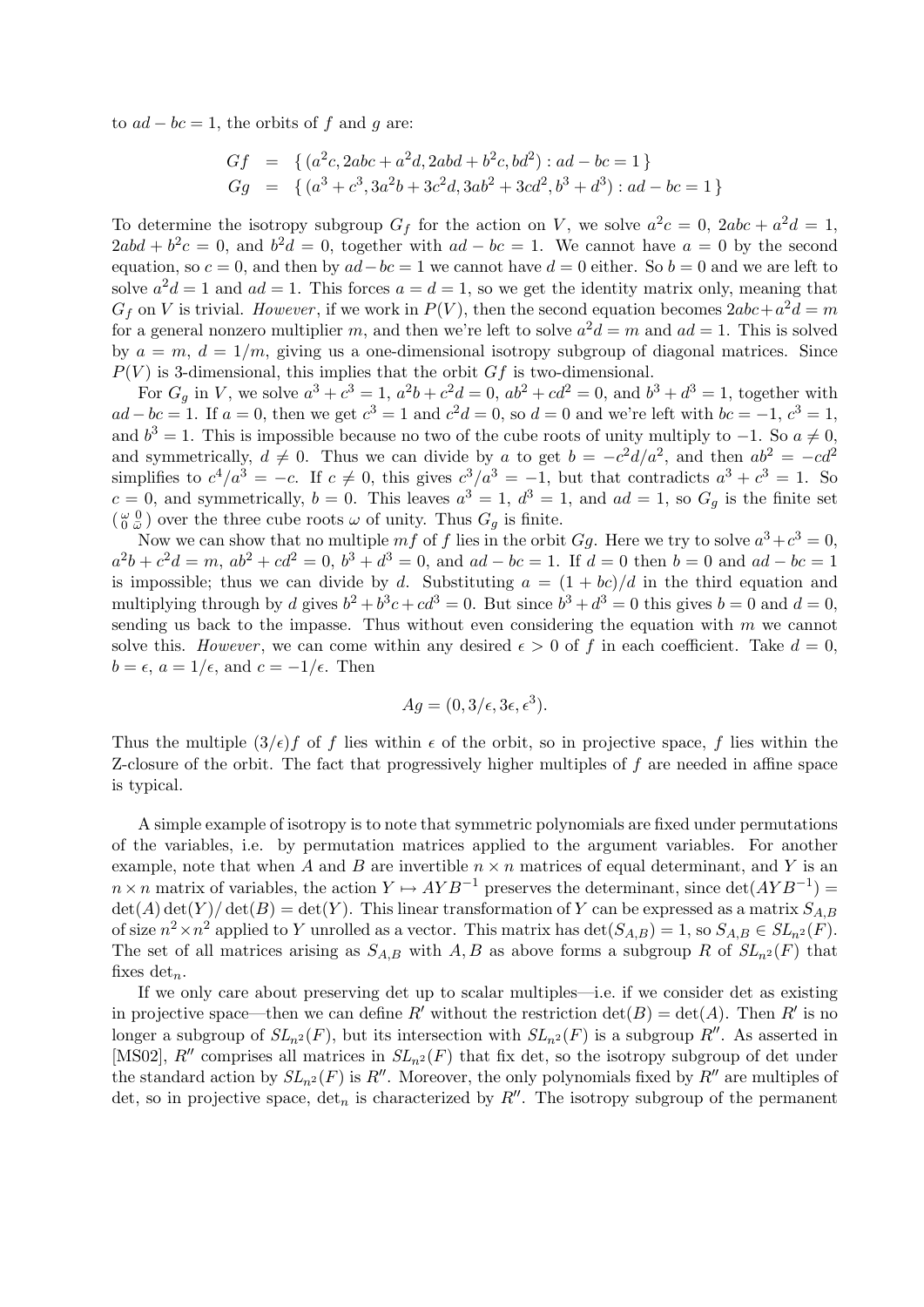for  $n \geq 3$  is shown ([MS02] citing Minc) to be generated by (the linear transformations in  $SL_{n^2}(F)$ arising from) the subcases where  $A$  and  $B$  are either diagonal or permutation matrices, provided  $F$ is not of characteristic 2, and again the permanent is the unique polynomial up to multiples that it fixes.

Finally, an action by a group G on V can fix a polynomial function  $p$  on V in the sense that for all  $g \in G$ ,  $\lambda x. p(\alpha(g, x))$  equals p itself. Then p is likewise "G-invariant." When V is a space of polynomials, thinking of "polynomials with polynomial arguments" can seem hairy, but remembering correspondences such as  $V =$  the span of  $\{x^3, x^2y, xy^2, y^3\} = \mathbb{C}^4$  can help. As ascribed to Hilbert in [MS02], the null cone of V under a given group action is characterized as the set of points on which every non-constant homogeneous polynomial that is constant on orbits of G vanishes. This is an example of how the notion of isotropy ("stabilizing") interacts with stability (or being unstable).

### 2.2 Linear group representations

An action  $\alpha_G$  on a vector space V is linear if for all  $g \in G$ ,  $u, v \in V$ , and scalars  $c \in F$ ,  $\alpha(g, cu+v)$  $c\alpha(g, u) + \alpha(g, v)$ . Then  $\alpha(g, \cdot)$  induces a linear transformation on V, so there is a matrix  $A_q$  of the same dimension as V such that  $\alpha(g, u) = A_g u$  for all  $u \in V$ . Thus the action of left multiplication by a matrix is canonical, and one can regard  $\alpha$  itself as a homomorphism from G into a group of such matrices. In the action  $\alpha(B, h) = \lambda x.h(B^{-1}x)$  used by Mulmuley and Sohoni above, " $A_B$ " becomes an exponentially large matrix in terms of m (if  $d = \Theta(m)$ ).

An action  $\alpha_H$  by a homomorphic image  $H = \phi(G)$  of G can be regarded as an action of G itself via  $\alpha_G(g, u) = \alpha_H(\phi(g), u)$ , since

$$
\alpha_G(gh, u) = \alpha_H(\phi(gh), u)
$$
  
= 
$$
\alpha_H(\phi(g)\phi(h), u)
$$
  
= 
$$
\alpha_H(\phi(g), \alpha_H(\phi(h), u))
$$
  
= 
$$
\alpha_G(g, \alpha_G(h, u))
$$

. Thus if S is an H-module, it is a G-module for any G of which  $H$  is a subgroup.

Evidently because of these facts, it has become "cultural" to call either the matrix group or V itself a representation of  $G$ , even if the mapping "really" represents only a small image  $H$  of  $G$ . Another transmutation is that a group G of  $n \times n$  matrices over a field F is-a subset of the vector space  $F^{n^2}$ , and one can attribute to G properties such as being Z-closed, locally closed, connected, and/or compact (the latter two with reference to the Euclidean topology).

For instance, the special linear group  $SL_n(F)$  of  $n \times n$  matrices A with  $\det(A) = 1$  is Z-closed because it is defined by the single equation  $\det(x_{11},...,x_{nn}) = 1$ . It is *connected* for  $F = \mathbf{Q}, \mathbf{R}, \mathbf{C}$ because any two matrices of determinant 1 can be continuously varied one to the other through matrices of determinant 1. The *general linear group*  $GL_n(F)$  of invertible  $n \times n$  matrices is Z-open, because it is the complement of the Z-closed set defined by  $\det(x_{11}, \ldots, x_{nn}) = 0$ . It is, however, locally Z-closed.

What matters to us most in a representation, however, is the correspondence between subgroups H of G and subspaces W of V that are stabilized (one also says preserved or invariant) under the action of G. If H stabilizes W, then W is a representation of H. A representation  $\alpha_G$  is irreducible if there is no proper subspace W of V that is stabilized by G. If G is a direct sum  $H+J$  of two groups H and J (i.e., G is isomorphic to  $H \times J$  with the group product  $(h_1, j_1)(h_2, j_2) = (h_1 \cdot h_2, j_1 \cdot j_2)$ ), and  $V = W + X$  for subspaces W and X preserved under the induced actions  $\alpha_H$  and  $\alpha_J$ , respectively,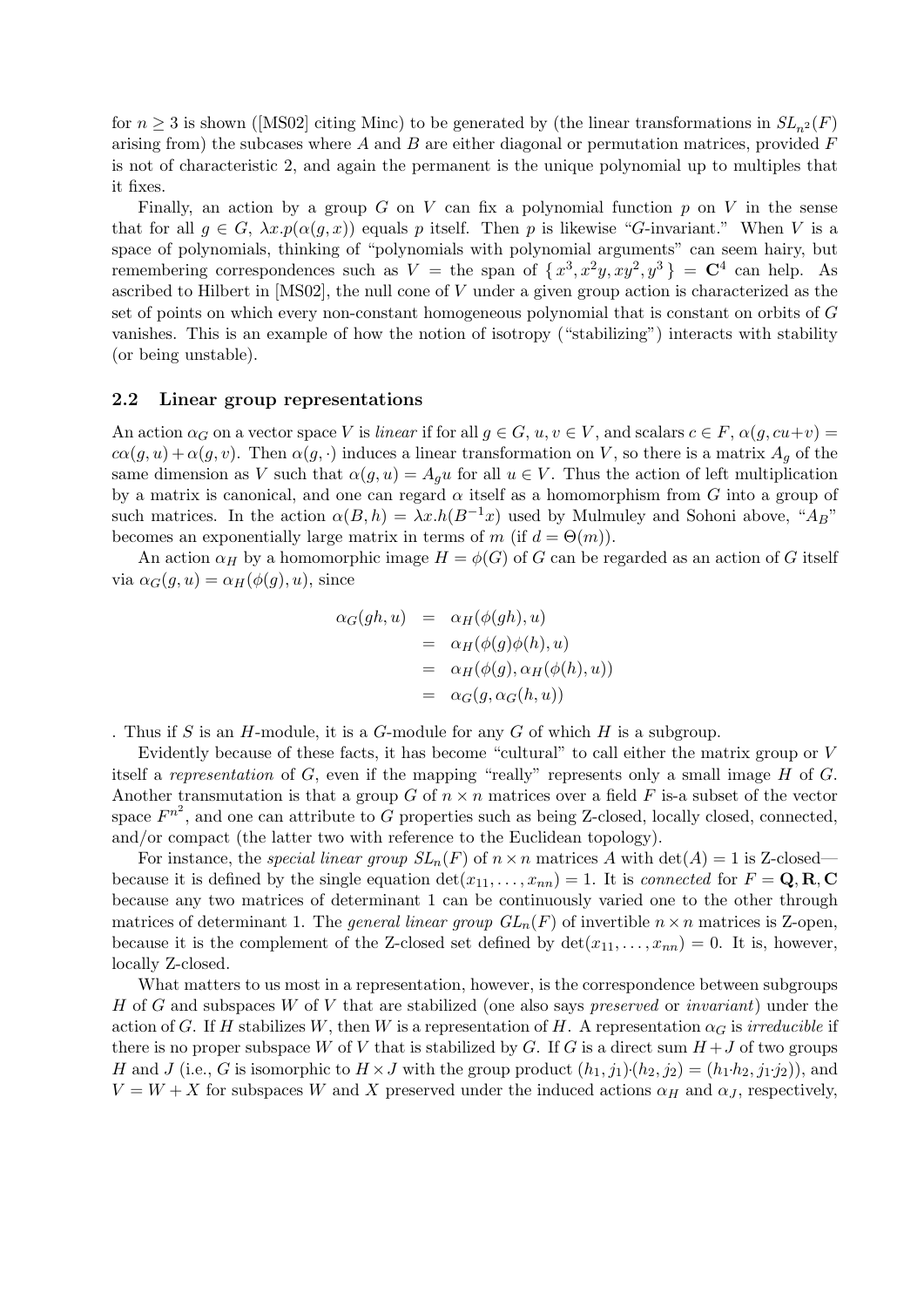then  $\alpha_G$  is reducible and factors as  $\alpha_G = \alpha_H + \alpha_J$ . Writing  $v \in V$  uniquely as  $w + x$  for  $w \in W$ and  $x \in X$ , and  $g \in G$  corresponds to  $(h, j)$  with  $h \in H$  and  $j \in J$ , we get

$$
\alpha_G(g, u) = (h, j) \cdot (w + x) = hw + jx = \alpha_H(w) + \alpha_J(x).
$$

Note that if G itself stabilizes W, then we can take  $H = G$  and " $J$ " = the identity subgroup 1 of G and factor

$$
\alpha_G = \alpha_G \wr W + \tau \wr X,
$$

where  $\tau$  is the action of 1 and is called the *trivial representation*. (Here means "restricted to.") Note also that  $\tau \chi X$  itself is irreducible if and only if the subspace X is 1-dimensional. The main theorem this leads to is that every representation onto a finite-dimensional vector space can be factored into irreducible representations, and this factorization is unique up to isomorphism. The number of times  $\tau$  occurs in this representation gives information about the dimensionality of invariant subspaces.

Representations have immediate relevance via Kempf 's stability criterion. A one-parameter subgroup G' of G is the image of a homomorphism from the multiplicative group  $F^*$  of non-zero elements of  $F$  to  $G$ . It is *central* if every element of  $G'$  commutes with every element of  $G$ . For example,  $GL_n(F)$  has the nontrivial central one-parameter subgroup consisting of scalar multiples of the identity matrix, but  $SL_n(F)$  does not—and has no such subgroup. Following Alperin and Bell [AB95], define a subgroup  $G'$  of G to be *parabolic* if it is the simultaneous stabilizer of a sequence of linear subspaces

$$
0 \subset W_1 \subset W_2 \subset \ldots \subset W_{r-1} \subset W_r = V.
$$

Such a sequence is called a flag, and by the proper containments, must have  $r \leq n = \dim(V)$  terms. For groups G such as  $SL_n(F)$  with no nontrivial central one-parameter subgroups, Kempf's criterion states that a projective point  $y \in P(V)$  is stable if the isotropy subgroup  $G_y$  is not contained in any proper parabolic subgroup of G. In particular this follows if the representation of  $G_y$  on V is irreducible. The above descriptions of the isotropy subgroups of  $\det_n$  and perm<sub>n</sub> are irreducible representations, so these polynomials are stable under the action by  $SL_{n^2}(F)$ .

# 3 Application to Complexity Theory

The jumping-off point for the Mulmuley-Sohoni method is Valiant's method [Val79] (see also [vzG87]) of reducing any polynomial-size family of arithmetical circuits to a polynomial-size family of determinant computations. This extends to saying that functions believed to be intractable, such as the permanent polynomials, have polynomial-size (arithmetical) circuits iff they belong to the (Z-closure of the) orbits of the determinant polynomials under certain group actions. It is important to note that these polynomials are represented as vectors of length exponential in "n," hence exponential in the size of the matrices involved at the outset. We henceforth alter the notation in [MS02] to make explicit a distinction between large and small objects.

- 1. n is always the reference parameter for the length of the input to a computational problem.
- 2.  $N = n^2$  is the size of an  $n \times n$  matrix. Since we are concerned only with polynomial complexity, we can measure in terms of  $n$  even if the input is a matrix of size  $N$ .
- 3.  $m = n^{O(1)}$  is the number of rows/columns in paddings of  $n \times n$  matrices that arise, and becomes the degree of the permanent, determinant, and other homogeneous polynomials associated to these matrices. Sometimes d stands for the degree of these polynomials.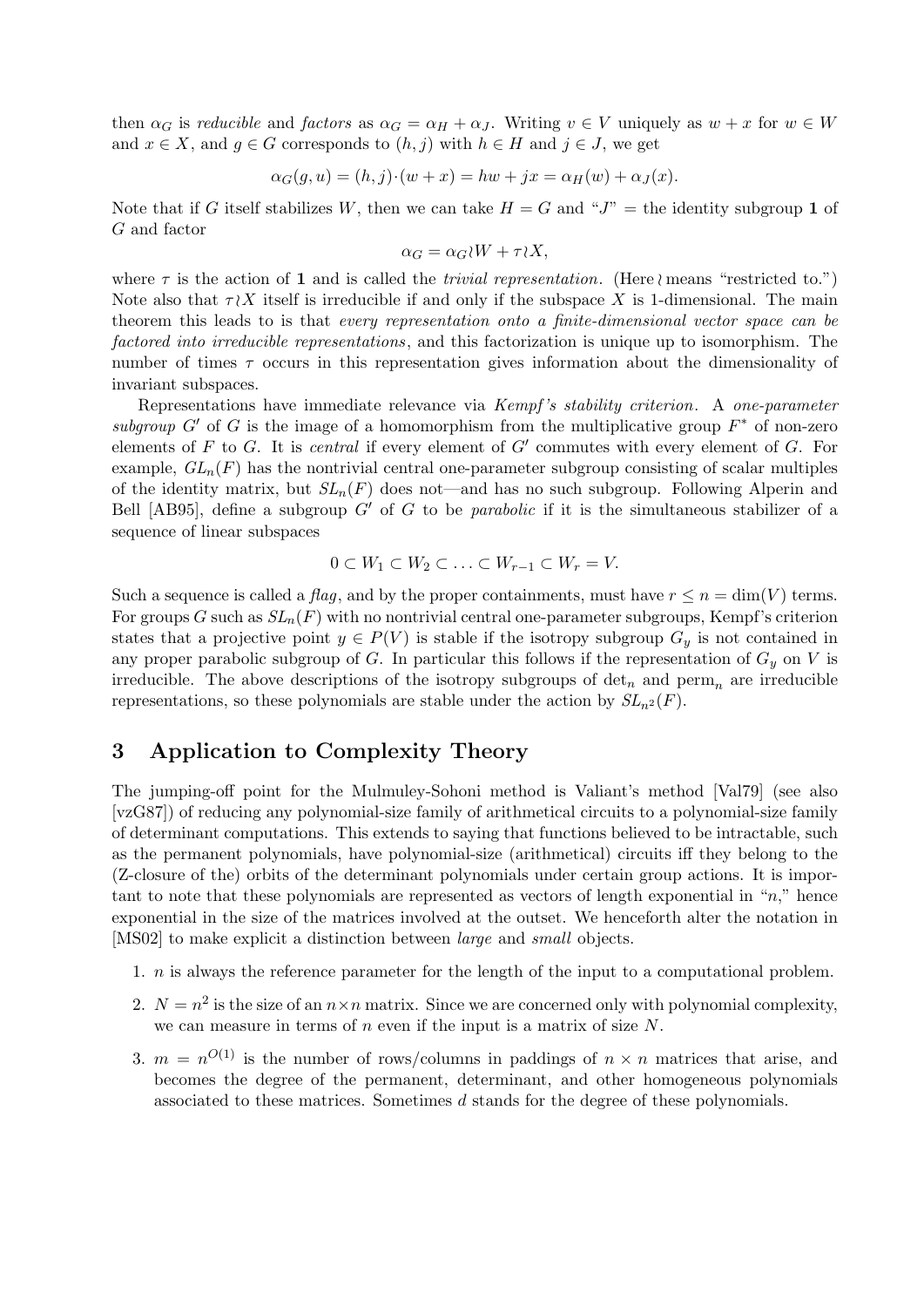- 4.  $M = m^2$  is the size of this matrix, and also the number of variables of these polynomials.
- 5.  $A, B, C, \ldots$  stand for  $n \times n$  or  $m \times m$  matrices.
- 6.  $p(n) = n^{O(1)}$  stands for a polynomial running time.
- 7.  $f, g, h, \ldots$  stand for polynomials in N or M variables—note that these are vectors of length exponential in  $m$ , i.e. *large* objects.
- 8. V, W, ... stand for vector spaces of small objects, while  $V, W$  stand for vector spaces of large objects.
- 9.  $G, H, K, \ldots$  stand for groups of small matrices.

#### 3.1 Permanent and Determinant

Fix F to be the complex numbers for the time being. Suppose the permanent polynomial perm<sub>n</sub> of an  $n \times n$  matrix  $x_{ij}$  of indeterminates has arithmetical formulas over F of size s. Then as remarked by von zur Gathen [vzG87], there is an  $(s+2) \times (s+2)$  matrix M whose entries are either constants or variables  $x_{ij}$ , such that  $\det(M)$  re-creates the permanent polynomial. Thus perm<sub>n</sub> becomes a "Valiant projection" of the determinant polynomial of an  $m \times m$  matrix of indeterminates  $y_{ij}$ , with  $m = s + 2$ . In order to apply the Mulmuley-Sohoni setup, we need to pad perm<sub>n</sub> into a degree-m homogeneous polynomial over the  $y_{ij}$  variables of equivalent circuit complexity. Mulmuley and Sohoni do this via a map  $\phi(f) = y_{mm}^{m-n} f'$ , where f' is f with variables  $x_{ij}$  renamed to  $y_{ij}$  for  $1 \leq i, j \leq n$  and the choice of  $y_{mm}$  outside this square being arbitrary. Write  $\phi(f)$  as  $f^{\phi}$  for short. Also let  $s_{\det}(n)$  stand for an upper bound on the formula size of  $\det_n$ ; currently  $s_{\det(n)} = n^{O(\log n)}$  is best known (see [BCS97]). The connection to complexity theory is the following proposition and its near-converse, which hold for any  $f$  in place of  $\text{perm}_n$ . Note that unlike the definition of stability, it talks about orbits under actions in projective space itself.

Proposition 3.1 ([MS02], Propositions 4.1 and 4.4) With reference to the action of  $SL_{m^2}(F)$  on polynomials in  $m^2$  variables:

- (a) If the permanent has formulas of size  $m-2$ , then  $\text{perm}_n^{\phi}$  is in the projective closure of the orbit of  $det_m$ .
- (b) If perm<sup> $\phi$ </sup> is in the projective closure of the orbit of det<sub>m</sub>, then for any  $\epsilon > 0$ , there are n<sup>2</sup>variable formulas  $F_{\epsilon}$  of size  $m^2s_{\det}(m)$  that approximate  $\text{perm}_n$ , in the strong sense that the coefficients of the polynomial computed by  $F_{\epsilon}$  are within  $\epsilon$  of those of corresponding terms of perm<sub>n</sub>. Only the constants in  $F_{\epsilon}$  depend on  $\epsilon$ .

**Proof.** (a) Form an  $m \times m$  matrix M' by taking M above, multiplying every nonzero constant entry of M by  $y_{mm}$ , and renaming entries  $x_{ij}$  with  $1 \leq i, j \leq n$  back to  $y_{ij}$ . Then  $\det(M') = \text{perm}_n^{\phi}$ . Since every entry of M' is a trivial linear combination of entries of the  $m \times m$  matrix  $Y = (y_{ij})$ , there is a linear transformation  $A: F^{m^2} \to F^{m^2}$  that produces  $M'$  from Y. Thus  $\text{perm}_n^{\phi} = \det(AY)$ . Although A may be a singular  $m^2 \times m^2$  matrix, there are elements A' of  $GL_{m^2}$  arbitrarily close to A. In fact,  $\det(A'Y)$  can be made to approximate perm<sub>n</sub><sup> $\phi$ </sup> coefficient-wise in the sense of (b). (Note that Y is "unrolled" as a vector of length  $m^2$  in the product  $A'Y$ , not kept as a matrix.) Thus perm<sup> $\phi$ </sup> is in the classical closure of the  $GL_{m^2}$ -orbit of  $\det_m = \det(Y)$  in affine space  $\mathcal{V}_m$ . Now take  $d = \det(A')$  and  $A'' = A'/(d^{1/m^2})$ . Then  $\det(A'') = 1$ , so  $A'' \in SL_{m^2}$ , and  $\det(A''Y)$  is coefficientwise a scalar multiple of the previous approximation to perm $_n^{\phi}$ . Thus passing to projective space,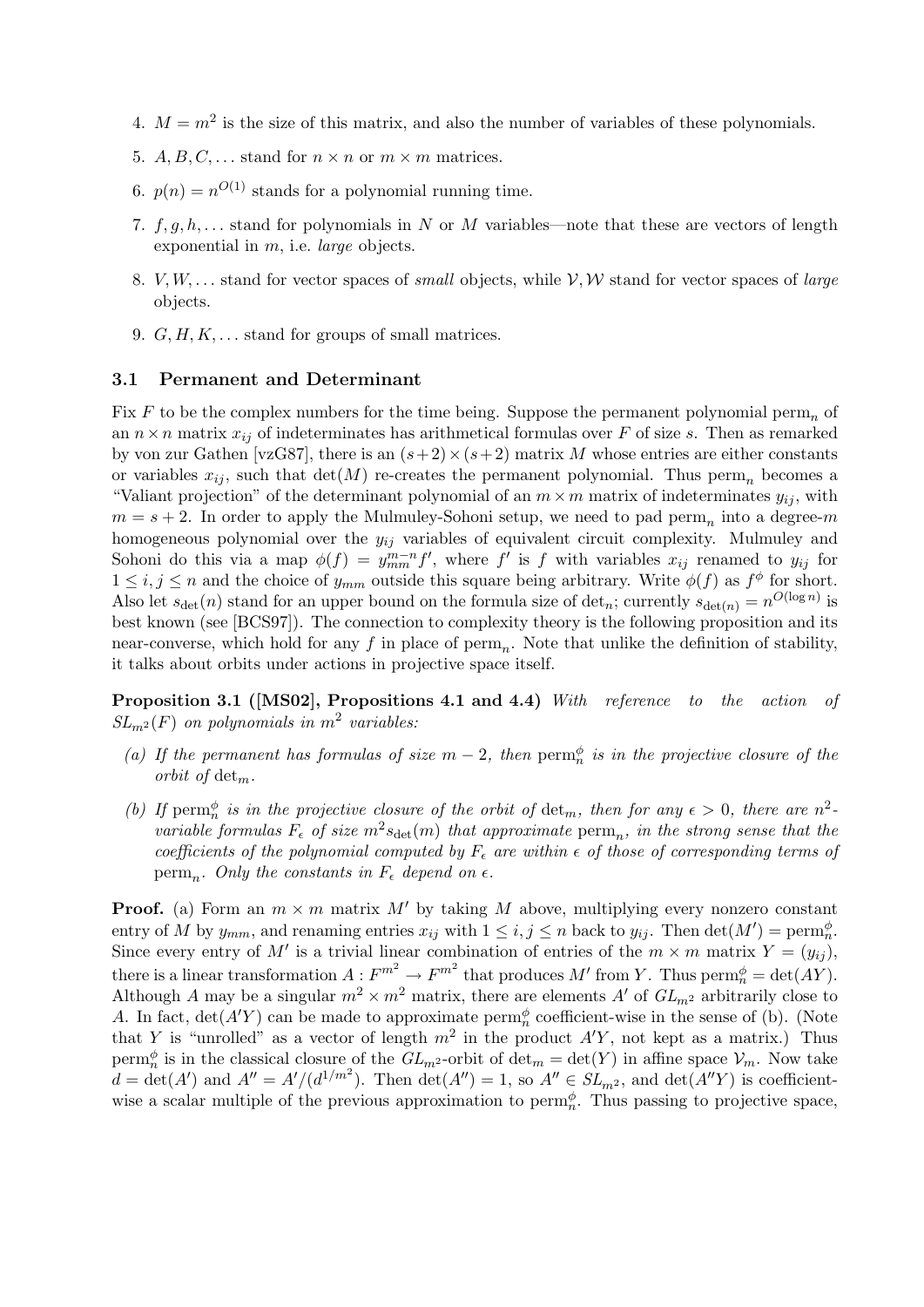perm<sub>n</sub> belongs to the classical closure of the  $SL_{m^2}$ -orbit of det<sub>m</sub>. Since the classical closure is always contained in the Z-closure, (a) is proved.

(b) Suppose perm<sup> $\phi$ </sup>, regarded as a point in  $P(\mathcal{V}_m)$ , lies in the Z-closure of the  $SL_{m^2}$ -orbit of  $det_m$ . Here we use the "key facts" that this orbit is a locally Z-closed subset of a Z-closed set in  $P(\mathcal{V}_m)$  (see [Hum81]), and thus its Z-closure coincides with its classical closure in  $P(\mathcal{V}_m)$ . Thus for any  $\delta > 0$ , we can find an  $m^2 \times m^2$  matrix  $A_{\delta}$  with  $\det(A_{\delta}) = 1$  such that  $\det(A_{\delta}Y)$  has coefficients within  $\delta$  of some multiple c of perm<sub>p</sub><sup>6</sup>. Now let  $A'_\delta = A_\delta/c^{1/m}$ . Then  $\det(A'_\delta Y)$  has coefficients within  $\delta/c$  of perm<sub>n</sub><sup>b</sup>. Provided  $\delta < \epsilon/c$ , det $(A'_\delta Y)$  has coefficients within  $\epsilon$  of perm<sub>n</sub><sup>b</sup></sup>.

Now in forming  $\det(A_{\delta}^{\prime} Y)$ , we can zero out variables that do not occur in perm<sub>n</sub><sup> $\phi$ </sup>, as the terms involving these variables must have coefficients of magnitude less than  $\epsilon$  anyway. Also set  $y_{mm} = 1$ and rename the remaining variables  $y_{ij}$  to  $x_{ij}$ . Then every entry of the length- $m^2$  vector  $A'_\delta Y$  is a linear combination of variables  $x_{ij}$  plus possibly a constant term, where the coefficients depend on  $\epsilon$ . When we roll  $A'_\delta Y$  back into a matrix and compose this with formulas  $\psi$  of size  $s_{\det}(m)$  for the  $m \times m$  determinant, we plug linear formulas of size at most  $m^2$  at the input gates of  $\psi$ . The resulting size is at most  $m^2s_{\det}(m)$ . Moreover the entries of  $A'_\delta$  affect only the coefficients, not the structure, of the resulting formula.  $\Box$ 

When  $m = n^{O(1)}$  or even  $m = n^{(\log n)^{O(1)}}, m^2 s_{\det}(m) = n^{(\log n)^{O(1)}} = \text{size quasipolynomial in } n$ . Thus there is nearly an equivalence here between  $f^{\phi}$ -stability of det<sub>m</sub> and coefficient-wise approximability of  $f$  by formulae of quasi-polynomial size, for any  $f$  not just the (padded) permanent.

What is untreated in (b) is how the magnitudes of constants in  $A_{\delta}$  depend on  $\delta$ , hence on  $\epsilon$ . High magnitudes would prevent a solid link being drawn to *computing* approximations to the permanent via Turing machines or RAM models with "fair-cost arithmetic." However, algebraic complexity theory has mainly developed to ignore the magnitudes of constants—see [Lok95] as a stem paper for bounded-magnitude lower bounds and Mulmuley's own prior work [Mul99] for the related issue of constraining access to individual bits of constants. The intuition leading Valiant to conjecture exponential formula size lower bounds for  $\text{perm}_n$  over any fields not of characteristic 2, not caring about the constants, certainly seems to extend to intuition against such approximability by quasipolynomial-size formulas. Hence this backs up Mulmuley-Sohoni's

**Conjecture 3.2** The padded permanent does not belong to the Z-closure of the  $SL_{m^2}$ -orbit of the determinant in  $P(V_m)$  under any polynomial (or sub-exponential) amount of padding.

The \$64,000 question is whether this reformulation of the intuition adds something tangibly new to the basic problem. Historically it must be remarked that in the 1890s, early proponents of grouprepresentation theory faced detractors such as Burnside, until a long development curve finally did start producing results that seemed unobtainable by other means.

The meat of the matter is how well the algebraic tools capture complexity properties of both the function f being lower-bounded and the "universal" function being orbited—here, the determinant. The determinant is attractively characterizable as the unique degree-m homogeneous function that is fixed by a certain natural group action, as we note below. (As remarked in [MS02], other families of functions that are similarly universal for small formulas can be used, if they have even nicer stabilizer characterizations.) So is the permanent. The question is how well we can get a direct understanding of the group actions on—and in the neighborhoods of—these functions.

One thing that can help in a direct determination of whether the projective closure of an orbit of det<sub>m</sub> touches a function f is whether the affine orbit of f itself is stable (under the same group action)! If f is stable, then known algebraic techniques come into play to analyze the neighborhoods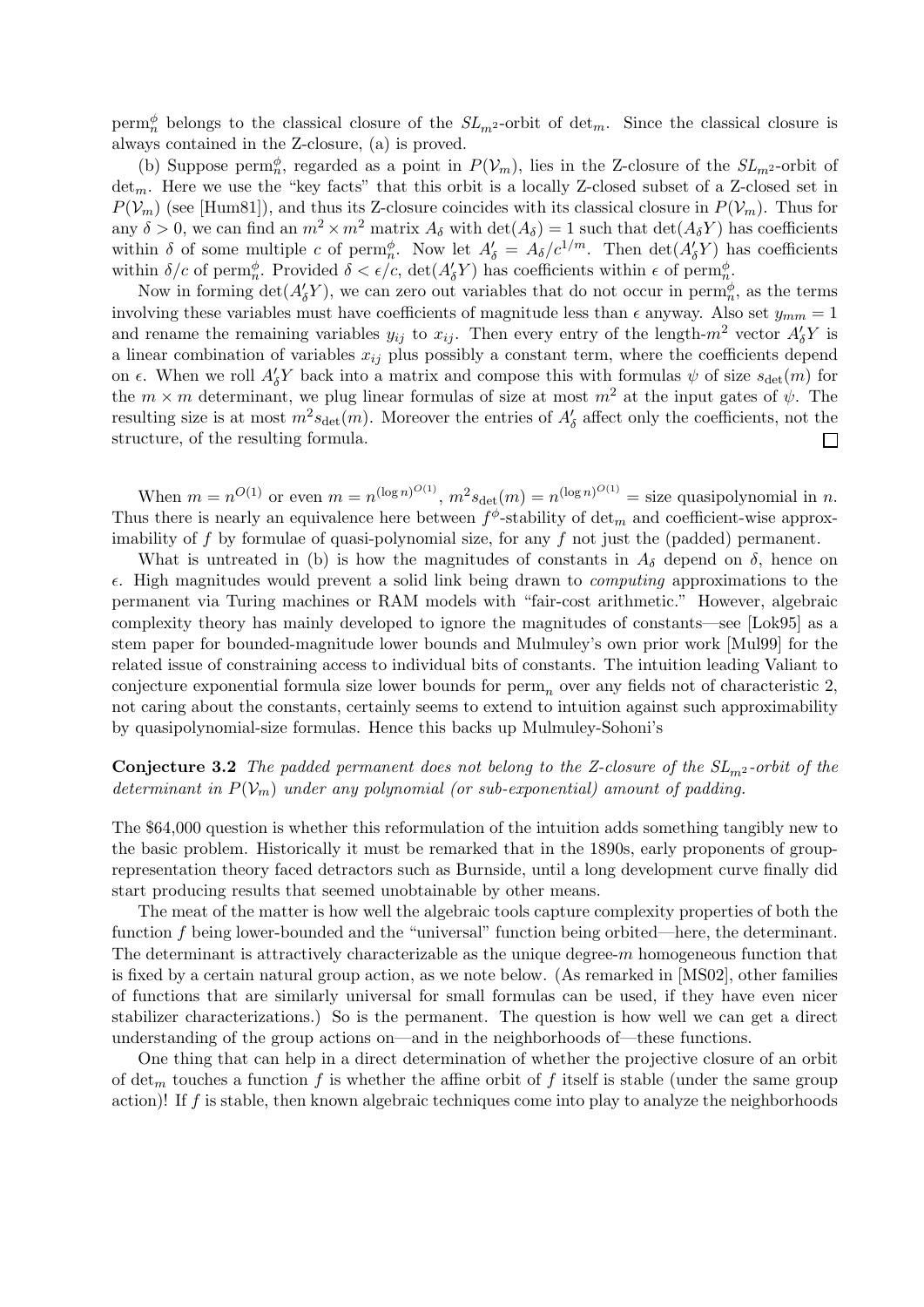of the orbits, and whether the orbits approach arbitrarily closely in the (here-classical-is-equivalentto-) Zariski sense. Mulmuley and Sohoni observe that  $\text{perm}_m$  is stable, but unfortunately, the padded permanent perm $_n^{\phi}$  is unstable—not even semi-stable. However—and this is the jumpingpoint for the main technical content of their work—they develop a notion of "partial stability" that still allows much of the desired analytical tools to be recovered. In other words, the padding  $\phi$  introduces a little bit of "nastiness" that can be carefully peeled away by refining the algebraic analysis. For this we need more definitions.

# 4 Partial stability

Recall that a parabolic subgroup  $P \subseteq G$  stabilizes a flag of the form  $0 \subset W_1 \subset \ldots \subset W_r = V$ . P is maximal if it is not contained in any other parabolic subgroup. Again following [AB95] (for representation-tailored rather than "innate" definitions), the unipotent radical of P is the subgroup  $U_P$  of P that pointwise fixes every quotient subspace  $W_i/W_{i-1}$  in the flag.  $U_P$  is always a normal subgroup. A reductive group is one whose representation forms a connected set of points (unrolling the representing matrices as vectors) and whose unipotent radical is the identity. For subgroups of P, intuitively this means that the reductive subgroup poses no blockage for working down the flag. The identity group itself is not counted as reductive. If we write  $W_i = W_{i-1} + Y_i$  for each i, then a maximum subgroup  $L_P$  of P that stabilizes all the  $Y_i$  is called a Levi subgroup or Levi complement of  $U_P$ . Such an  $L_P$  is always isomorphic to the direct product  $GL_{y_1}(F) \times \ldots \times GL_{y_r}(F)$ , where each  $y_i = \dim(Y_i) = \dim(W_i) - \dim(W_{i-1})$ . The point is that  $P = U_P L_P$  and  $U_P \cap L_P$  is the identity, a situation summarized by saying that P is the *semi-direct product* of the normal subgroup  $U_P$  and the subgroup  $L_P$ .

The rank of an algebraic group  $G$  is the maximum dimension of a subgroup of  $G$  that is isomorphic to a group of diagonal matrices. For example, the rank of  $GL_n(F)$  is n, but the rank of  $SL_n(F)$  is only  $n-1$  since one of the diagonal elements is constrained by the product of the others to make the determinant equal to 1. Finally, a subgroup of an algebraic group  $G$  is regular if its root system is a subsystem of that pf  $G$ . (We do not go into root systems here, but see the Appendix of [Hum81].) Although intuition in a short treatment has to lag behind here, we now have all the definitions required to define partial stability.

**Definition 4.1 ([MS02]).** A projective point  $y \in P(V)$  is partially stable with defect  $\delta, \Delta$  with respect to the action of an algebraic group  $G$  if there are a maximal parabolic subgroup  $P$ , a Levi subgroup L of P, and a regular reductive subgroup K of L such that for all affine points  $x \in V$  on the line y:

- (a) The isotropy subgroup  $G_x$  contains the unipotent radical  $U_P$ ;
- (b)  $L \cap G_x$  is reductive;
- (c)  $y$  is stable under the action by  $K$ ;
- (d)  $rank(K) = rank(L) \delta$ ; and
- (e)  $\dim(Lx)/\dim(Gx) \geq \Delta$ , i.e., the dimension of the orbit Lx is sufficiently large compared to the dimension of the orbit Gx.

If  $P = G$ ,  $\delta = 0$ , and  $\Delta = 1$ , then one gets  $K = L = G$  also, and by (c) this co-incides with the definition of y being stable under G. Thus  $\delta$  and  $\Delta$  quantify the deviation from stability. In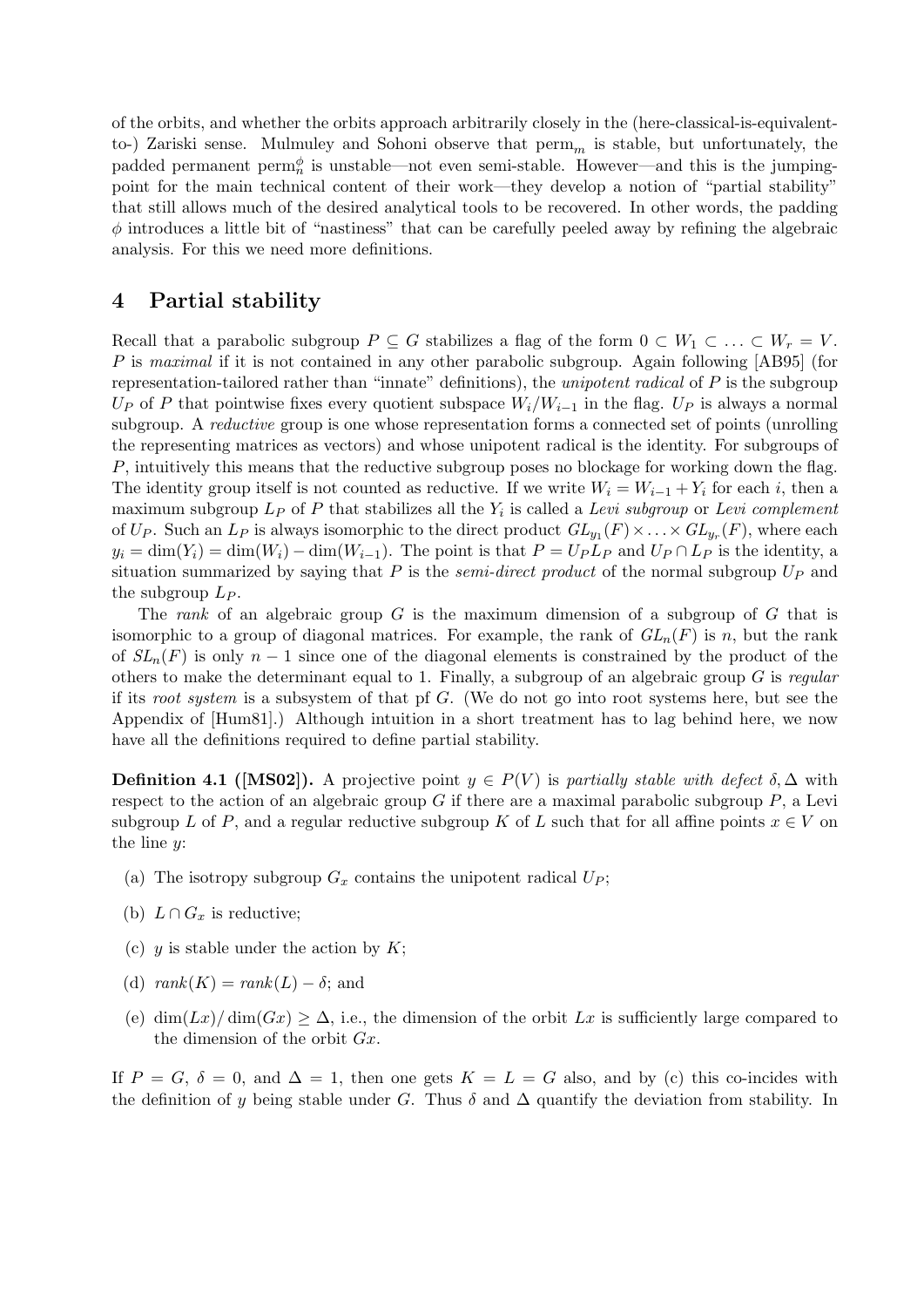the cases of partial stability sought and used by Mulmuley and Sohoni,  $\delta = 1$  and  $\Delta$  is inversepolynomial in  $n$ , so the deviation is "not too large." The intent, to be brought out in the companion paper [MS02b], is to focus in on the action of K.

**Theorem 4.1 (Theorem 4.3 in [MS02])** The padded permanent perm $_n^{\phi}$  as a member of  $P(\mathcal{V}_m)$ with  $m^2$  variables is partially stable under the action by  $SL_{m^2}(F)$ , with defect  $\delta = 1$  and  $\Delta$  polynomial in  $m/n$ . This applies to any padded homogeneous form h of degree  $n < m$  in  $n^2$  variables, such that h is stable as a member of  $P(\mathcal{V}_n)$  under the action by  $SL_{n^2}$ .

# 5 Obstructions

Given polynomials f and g such as perm<sup> $\phi$ </sup> and det<sub>m</sub>, respectively, and a relevant action by an algebraic group  $G$ , an *obstruction* is a witness that f does not lie in the closure of the orbit  $Gg$ in  $P(V)$ . This witness can be a "meta-polynomial" q. Namely, if f and g are homogeneous of degree d in r variables (above,  $d = m$  and  $r = m^2$ ), then f and g are points in a vector space of  $R = \begin{pmatrix} m+d-1 \\ d \end{pmatrix}$  dimensions—as are all polynomials in the orbit  $Gg$  and its projective Z-closure. A polynomial  $q$  in  $R$  variables can thus be said to take these smaller polynomials as arguments. If  $q$ vanishes on all points in Gg, then it also vanishes on the closure. Further, if such a q gives  $q(f) \neq 0$ , then  $q$  witnesses that  $f$  does not belong to the orbit closure. However, such a witness could be a double-exponential-size object, and it is not clear that we have gained any information about the  $(f, q)$ -problem by doing this.

Rather, Mulmuley and Sohoni advance the goal of constructing representations of the isotropy subgroups  $G_f$  and  $G_g$  that serve as a witness. (In [MS02],  $G_f$  is called "H" and  $G_g$  is called "Q.")

**Theorem 5.1 (Theorem 5.1 in [MS02])** Let f be stable under the action of a group G on  $\mathcal{V}$ . A nonzero representation W of G is an obstruction for  $(f, g)$  if its unique factorization into irreducibles contains an occurrence of the trivial  $G_f$ -module  $\tau_f$  but not a trivial  $G_g$ -module  $\tau_g$ -and more generally, if  $\tau_f$  occurs more often than  $\tau_q$  in this factorization.

This reads like a definition but is actually a theorem, replacing "is an obstruction" with the conclusion, "then  $f$  is not in the projective closure of  $Gg$ ." We can word the more-general condition a little more helpfully. Define

$$
E_f = \{ v \in \mathcal{W} : (\forall A \in G_f) \land v = v \},
$$
  
\n
$$
E_g = \{ v \in \mathcal{W} : (\forall A \in G_g) \land v = v \}.
$$

Then  $E_f$  and  $E_g$  are closed under scalar multiplication and under addition, so they are linear subspaces—respectively, the subspace pointwise fixed by  $G_f$  and the space pointwise fixed by  $G_g$ . The more-general condition is then simply  $\dim(E_f) > \dim(E_q)$ —i.e., construction of a representation W giving this implies that f is not in the projective closure of  $Gg$ .

To prove this, note first that this disparity of dimension is impossible if  $G_f$  contains  $AG_gA^{-1}$  for some  $A \in G$ . This is intuitively because  $\dim(E_f) > \dim(E_g)$  says that  $G_f$  should be smaller than  $G_g$ , since larger groups fix fewer elements. Notice that  $AG_gA^{-1}$  forms a group, called a *conjugate* of  $G_q$ .

However, the stability of f implies by a result known as Luna's slice theorem that the orbit  $Gf$ in V has a neighborhood U preserved by G, such that the isotropy subgroup  $S_p$  of any point p in U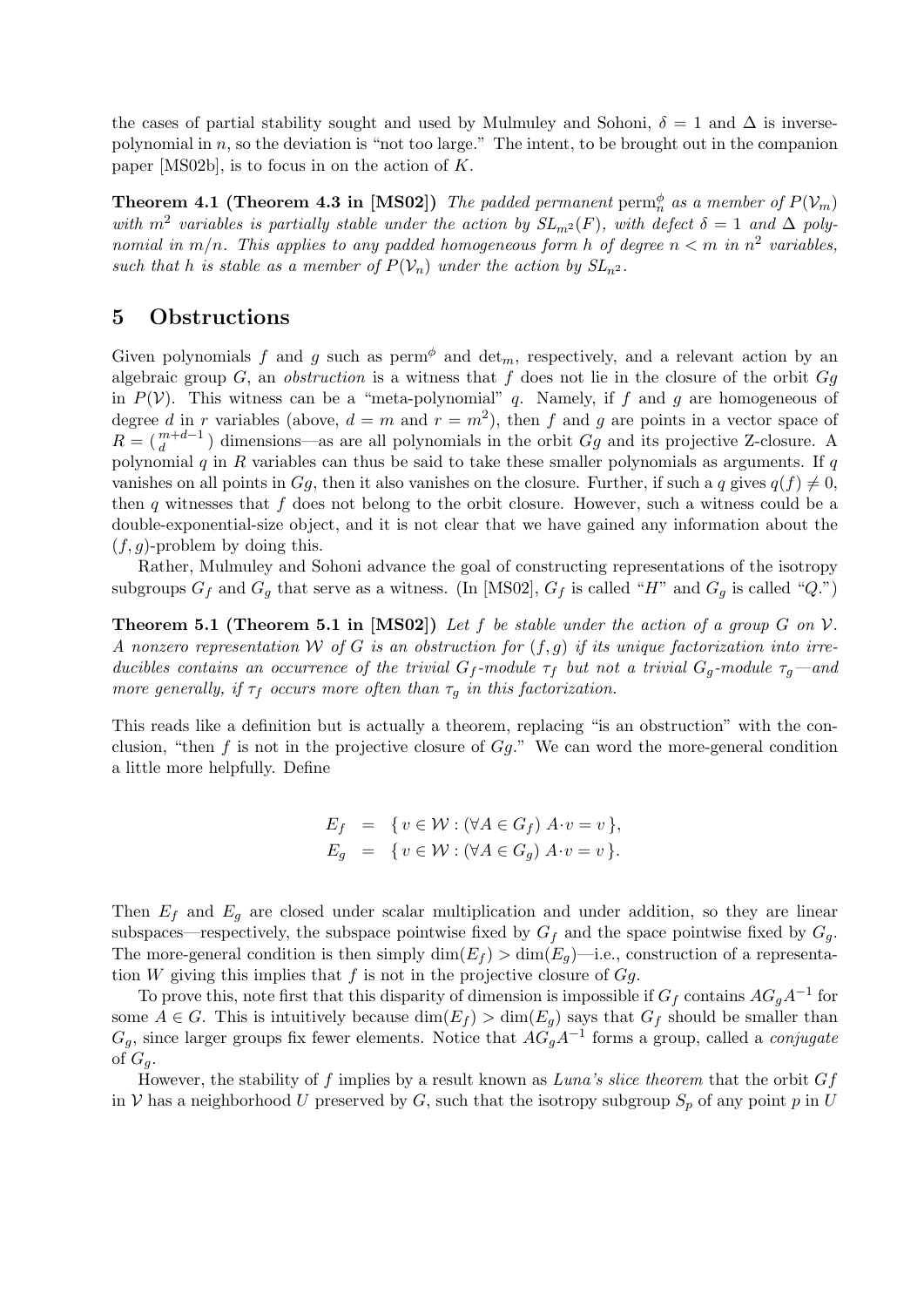is a conjugate of a subgroup of  $G_f$ . Let  $[\cdot]$  denote the mapping from  $V \setminus \{0\}$  to  $P(V)$ . If  $[f]$  lies in the (Z-equivalent-to-classical) closure of G[g], then [U] contains a point [A·g] for some  $A \in G$ . Thus U contains a point  $p = \lambda A \cdot g$  with  $\lambda \in F^*$  (i.e.,  $\lambda \neq 0$ ). Now the isotropy subgroup  $S_p = G_{\lambda A \cdot g}$ equals  $G_{A,g}$  for any nonzero scalar  $\lambda$ . Now observe that  $G_{A,g} = AG_gA^{-1}$ , because if  $B \cdot g = g$ , then

$$
(ABA^{-1})\cdot (A\cdot g) = (ABA^{-1}A)\cdot g = (AB)\cdot g = A\cdot (B\cdot g) = A\cdot g.
$$

Thus elements of  $AG_gA^{-1}$  are precisely those that fix  $A \cdot g$ , so  $S_p$  is a conjugate of  $G_g$ . Since a conjugate of a conjugate is a conjugate, Luna's slice theorem tells us that  $G<sub>q</sub>$  is a conjugate of a subgroup of  $G_f$ . This is exactly what we argued couldn't happen from the dimensions of  $E_f$  and  $E_q$  in the representation. Hence [f] cannot belong to the closure of the orbit  $G[g]$  in  $P(V)$ .

This proof—and its exploitation of the stability of  $f$  itself—moves the focus onto constructing informative, extremal representations of  $G$ . This is a much-studied area of mathematics, where many kinds of demands have already been dealt with. The demands here are governed largely by the structure of the isotropy subgroups  $G_f$  and  $G_g$ , which in the case of the permanent and the determinant have been nicely characterized above. Moreover, a major methodological point advanced in  $[MSO2]$  is that the focus can shift from f and q to their isotropy subgroups themselves. Those computed at the end of Section 2.1 here for  $\text{perm}_n$  and  $\det_n$  involve bedrock matrix notions that do not immediately shout, "I am merely a re-coding of the permanent or determinant!" The question of whether f is in the projective orbit closure of  $Gg$  can be reformulated as the "stabilizer problem" of whether  $G_q$  can occur as an isotropy subgroup in arbitrarily-close neighborhoods of the orbit of items fixed by  $G_f$ .

Ah, but Conjecture 3.2 references the *padded* permanent. Partial stability does not yield the efficient conclusion of Luna's slice theorem. Mulmuley and Sohoni give one adaptation of Theorem 5.1 toward the partially-stable case, as "Theorem 5.3" in the part-I paper [MS02], but it still requires f to be stable. The full development of obstructions in the partially-stable case is the main subject of the part-II paper [MS02b], to appear. According to the overview paper [MS02c], this proceeds deeper into century-old unsolved problems in representation theory such as the "plethysm problem." At this point, as complexity theorists we should first take one step back to try to assess the combinatorial nature of the proof techniques and problems encountered.

### 6 Would this naturalize?

Razborov and Rudich [RR97] showed the existence of a new obstacle to circuit lower-bound proofs. They observed that basically all known proofs that certain Boolean functions  $h_n$  lie outside a circuit class C revolve around sequences  $\Pi_n$  of subsets of  $\mathcal{F}_n$  (the set of  $2^{2^n}$  Boolean functions of n variables) such that:

- (a) no language L such that  $L^{-n} \in \Pi_n$  for almost all (variantly, infinitely-many) n belongs to C ("usefulness");
- (b)  $|\Pi_n|/|\mathcal{F}_n|$  is bounded below by  $1/p(2^n)$  for some polynomial p ("largeness");
- (c) whether a given  $f \in \mathcal{F}_n$  belongs to  $\Pi_n$  is decidable in time  $2^{n^{O(1)}}$ , which is quasi-polynomial in the length  $2^n$  of the truth table of f given as input ("low complexity");

and  $h_n \in \Pi_n$  for all n. Razborov and Rudich showed that if a sequence  $\Pi_n$  satisfies (a)–(c) with  $C = P/poly$  (i.e., the class of languages having polynomial-sized circuits), then pseudo-random generators and one-way functions of exponential security do not exist. Since the factoring problem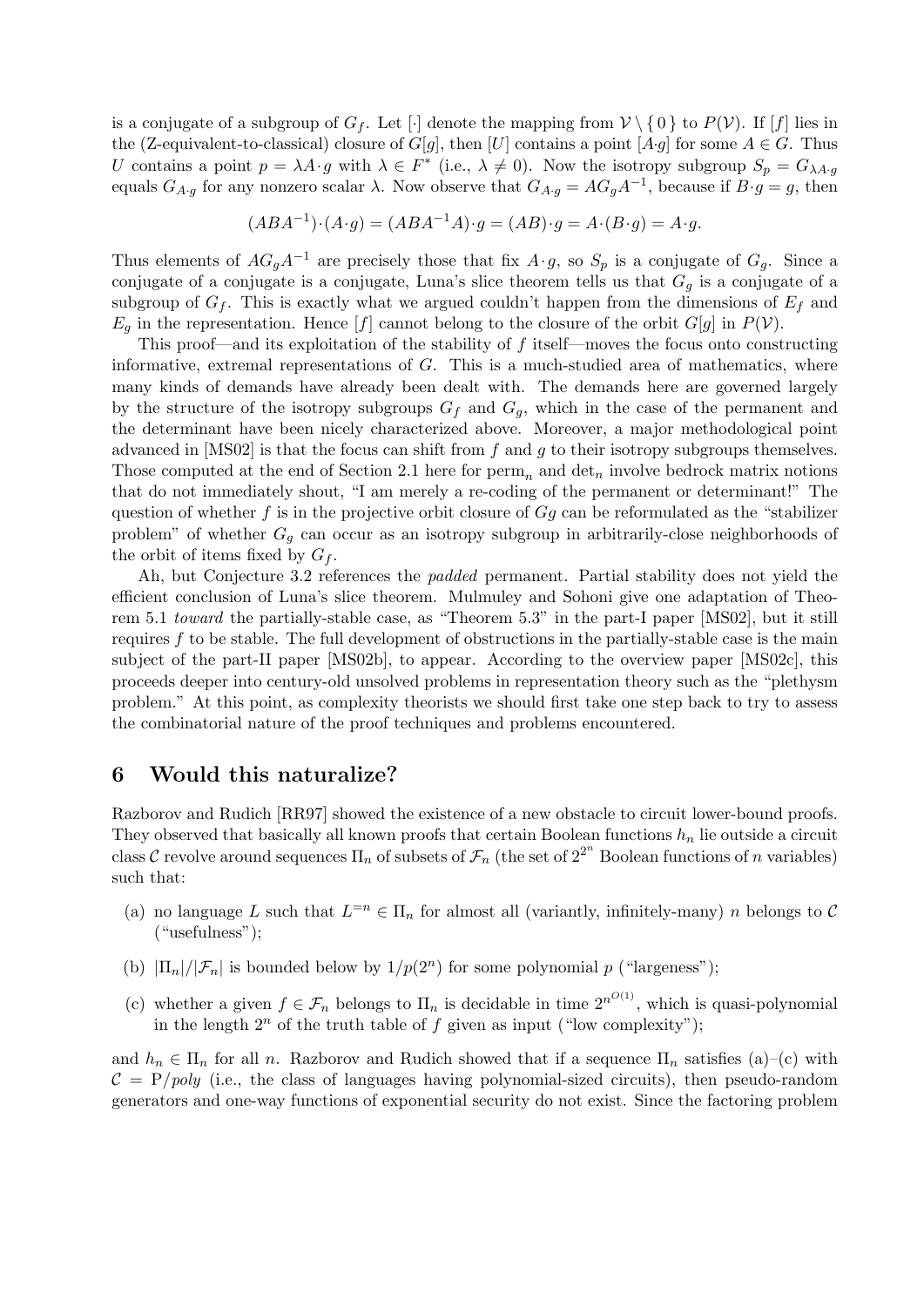is widely believed to be hard enough to produce such generators, such "natural proofs"  $\Pi_n$  are conjectured not to exist. Granting this, a proof that NP-complete problems do not have polynomialsized circuits (regarded on a par with proving  $P \neq NP$ ) must surmount either the largeness or the low-complexity condition.

Although the Razborov-Rudich framework and results have not yet been carried over formally to arithmetic circuits, it is reasonable to speak as though they have—and to expect that recent techniques by Koiran [Koi96] and Bürgisser [Bür98, Bür00] using fields of finite characteristic as conduits from the algebraic to the Boolean case can extend to accomplish this. Thus assuming the Mulmuley-Sohoni method is useful against (the arithmetical analogue of)  $P/poly$ , which of (b) and (c) does it escape from?

Mulmuley and Sohoni argue for (b). Indeed, their methodology for the case of the permanent and determinant as outlined above is highly specific to them—and would not prove the hardness of a "random" function as do natural proofs. Note that if the hardness predicate  $\Pi_n(h)$  were simply  $D_n(h) = "h$  does not belong to the projective Z-closure of the orbit of the determinant," then  $\Pi_n(h)$ would be very large—indeed *vast* in the Zariski sense, being the complement of the closure of the orbit. However, they emphasize that their hardness predicates will have the form  $D_n(h) \wedge S_n(h)$ , or more likely  $D_n(h) \wedge P_n(h)$ , where  $S_n$  [ $P_n$ ] expresses the [partial] stability of h under the same group action—plus the ability to compute explicit obstructions. The predicates  $S_n$  and  $P_n$  are expected to be small (under translation to the Boolean case). Moreover, for h such as the (padded) permanent polynomial(s), one can conjoin to  $S_n$  or  $P_n$  the clause, "and h has a nice, large isotropy subgroup such that  $h$  is the only thing it fixes."

However, in public talks subsequent to their paper, Razborov and Rudich have pointed out a philosophical obstacle to arguments that rely only on overcoming (b). Within the confines of the purported proof based on  $\overline{\Pi}_n$ , the complement  $\Pi'_n$  becomes an "easyness" predicate. If  $\Pi'_n$  is vast, then one is willy-nilly arguing in the situation where "a random function  $f$  is easy." Now because + is invertible (as with exclusive-or in the Boolean case), it follows that "a random function  $q = h - f$ " over random f is easy. One thus must admit cases where one's "hard" function  $h$  equals a sum  $f + g$  of two "easy" functions. Roughly put, this prevents the lower-bound proof from working inductively on the arithmetical operators.

However, the argument over (b) may be effectively moot, as it seems transparent from the way the Mulmuley-Sohoni technique involves "large objects" that the complexity of the hardness predicate would be greater than the bound in (c). The large objects have size  $2^{p(n)}$  where p is not a fixed polynomial but rather one that is universally quantified. For instance, the hardness predicate taken from their "Conjecture 4.3" for the permanent could be made to read: h is hard if for all polynomials  $p(n)$ , taking  $m = p(n)$ , h padded up to  $h^{\phi}$  is not in the orbit closure of det<sub>m</sub>. The "Natural Proofs Obstacle," however, still seems to indicate here that their method will not be able to escape the necessity of quantifying over  $p$  and dealing both with the padding and with *multiple* source functions like  $\det_m$  that one has to argue over.

Mulmuley and Sohoni do have a point in giving motivation to consider problems other than standard (NP-)complete ones as targets for lower bound proofs. In Sections 7 and 8 of [MS02], they introduce the following problem in NP, which we name "FULL RANK AVOIDANCE."

INSTANCE: A matrix X with n rows and kn columns grouped as n blocks of k. Question: Is it possible to choose one column from each block so that the resulting  $n \times n$  matrix M has  $\det(M) = 0$ ?

They conjecture that even for  $k = 3$  and  $F = GF(2)$ , this problem is not in P. The closest problem that is known to us (personal communication from Mitsunori Ogihara, September 2002) to be NP-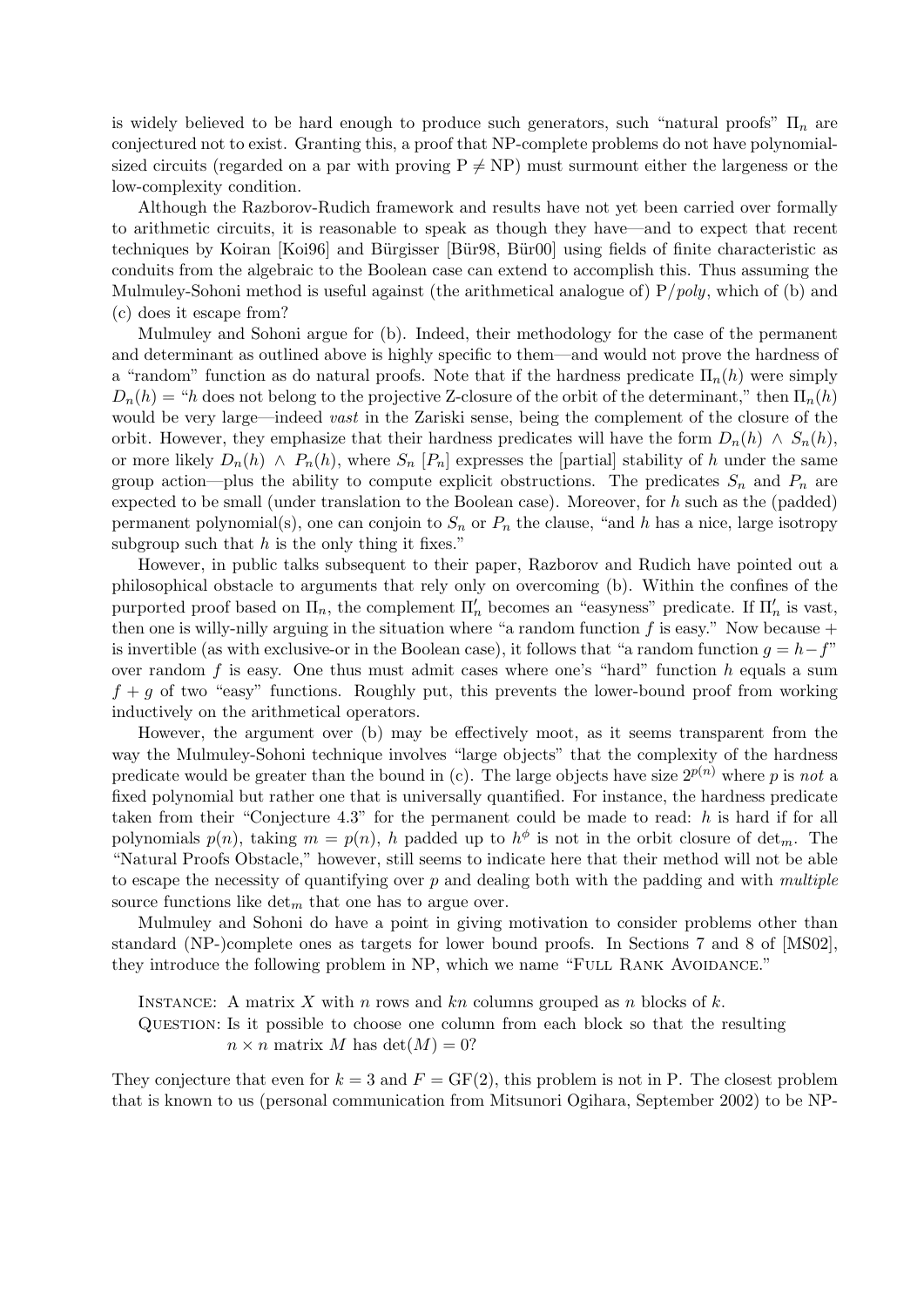complete has  $k = 2$  and 2r columns where the input can vary r subject to  $r < n$ , and asks if the resulting  $n \times r$  matrix M has column rank less than r. The Mulmuley-Sohoni problem requires  $r = n$ , however, and Ogihara's reduction (from 3-not-all-equal-SAT, and adaptable for any field F) seems to require  $r < n$  depending on the input formula to the reduction.

Mulmuley and Sohoni prove that provided the characteristic of the field  $F$  does not divide  $n$ , k, or  $k-1$ , the following polynomial  $E(X)$  associated to this problem is stable under the standard action by  $SL_{kn^2}(F)$  (again "unrolling" the matrix into a vector):

$$
E(X) = \prod_{\sigma} \det(X_{\sigma}),
$$

where  $\sigma$  stands for functions choosing one column from each block and  $X_{\sigma}$  is the resulting  $n \times n$ matrix. Clearly  $E(X) = 0$  iff the answer to the problem instance is "yes." The stability of  $E(X)$ then plays into partial stability of padded forms  $E(X)^{\phi}_n$ , and thus allows the meat of the analysis to come in [MS02b] to be applied to it.

In conclusion, there is both much deep mathematical content *and* some new concrete combinatorics in their approach. It may not seem near to resolving P vs. NP now, but it does talk about objects of the right kind of complexity for working on it.

Acknowledgments The author thanks Ketan Mulmuley, Mitsunori Ogihara, and Maurice Jansen for helpful answers and contributions.

# References

- [AB95] J.L. Alperin and R.B. Bell. Groups and Representations, volume 162 of Graduate Texts in Mathematics. Springer Verlag, 1995.
- [BCS97] P. Bürgisser, M. Clausen, and M.A. Shokrollahi. Algebraic Complexity Theory. Springer Verlag, 1997.
- [Bür98] Peter Bürgisser. On the structure of Valiant's complexity classes. In 15th Annual Symposium on Theoretical Aspects of Computer Science, volume 1373 of lncs, pages 194–204, Paris France, 25–27 February 1998. Springer.
- [Bür00] Peter Bürgisser. Cook's versus Valiant's hypothesis. Theor. Comp. Sci., 235:71–88, 2000.
- [Hum81] J.E. Humphreys. Linear Algebraic Groups, volume 21 of Graduate Texts in Mathematics. Springer Verlag, 1981. 2nd printing.
- [Koi96] Pascal Koiran. Hilbert's Nullstellensatz is in the polynomial hierarchy. Journal of Complexity, 12(4):273–286, December 1996.
- [Lok95] S. Lokam. Spectral methods for matrix rigidity with applications to size-depth tradeoffs and communication complexity. In Proc. 36th Annual IEEE Symposium on Foundations of Computer Science, pages 6–15, 1995.
- [MS02] K. Mulmuley and M. Sohoni. Geometric complexity theory I: An approach to the P vs. NP and related problems. SIAM J. Comput., 31(2):496–526, 2002.
- [MS02b] K. Mulmuley and M. Sohoni. Geometric complexity theory II: Explicit obstructions. Manuscript, in preparation, 2001–02.